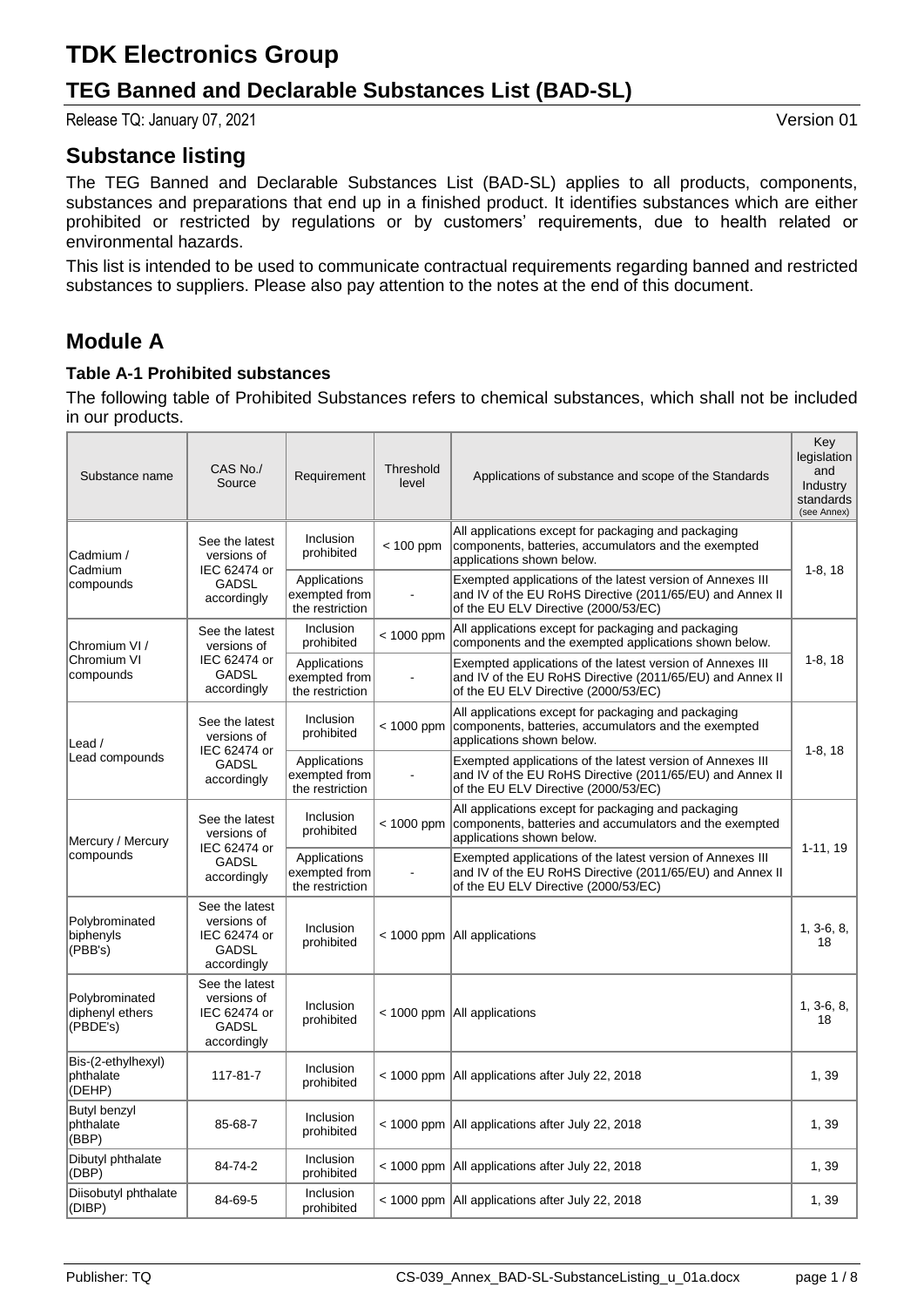## **TEG Banned and Declarable Substances List (BAD-SL)**

Release TQ: January 07, 2021 2008 2009 2009 2012 2021 2012 2021 2022 2030 2041 205 206 207 208 209 2012 2021 20

| Substance name                                                                                                        | CAS No./<br>Source                                                                                                                                            | Requirement             | Threshold<br>level                                                                                                                                                                                                                                                                                                                                                                               | Applications of substance and scope of the Standards         | Key<br>legislation<br>and<br>Industry<br>standards<br>(see Annex) |
|-----------------------------------------------------------------------------------------------------------------------|---------------------------------------------------------------------------------------------------------------------------------------------------------------|-------------------------|--------------------------------------------------------------------------------------------------------------------------------------------------------------------------------------------------------------------------------------------------------------------------------------------------------------------------------------------------------------------------------------------------|--------------------------------------------------------------|-------------------------------------------------------------------|
| Hexabromo-<br>cyclododecane<br>(HBCDD) and all<br>major diastereo-<br>isomers                                         | See the latest<br>versions of<br>IEC 62474 or<br><b>GADSL</b><br>accordingly                                                                                  | Inclusion<br>prohibited |                                                                                                                                                                                                                                                                                                                                                                                                  | All applications                                             | 3, 30, 38                                                         |
| <b>REACH</b><br>(EC) No. 1907/2006<br>Annex XVII<br>(Substances<br>restricted under<br><b>REACH)</b>                  | See the latest<br>information from<br><b>ECHA</b><br>(European<br>Chemicals<br>Agency)<br>https://echa.europa.eu<br>/de/substances-<br>restricted-under-reach | Inclusion<br>prohibited | Depending<br>on the item                                                                                                                                                                                                                                                                                                                                                                         | Depending on the item<br>(in accordance with the regulation) | 3                                                                 |
| <b>Red Phosphorus</b>                                                                                                 | Content<br>prohibited<br>7723-14-0<br>Applications<br>exempted from<br>the restriction                                                                        |                         | Flame retardant in resin parts used between electrodes in<br>electrical insulation sections.<br>(Non-exhaustive listing of examples: Connectors, AC power<br>cords, AC adaptors, AC power inlets, AC power outlets, DC<br>plugs, DC power jacks, power switches, terminal blocks, fan<br>motors, bobbins for transformers, bobbins for inductors,<br>bases (stands), core cases.)                |                                                              |                                                                   |
|                                                                                                                       |                                                                                                                                                               |                         | 1. Applications other than flame retardant in resin parts used<br>between electrodes in electrical insulation sections.<br>2. Flame retardant in resin parts (resin material) in the<br>prohibition scope, adopted prior to April 1, 2020, for which a<br>stabilization treatment (e.g. moisture-proof coating) or an<br>equivalent measure has been applied to the red phosphorus<br>particles. |                                                              |                                                                   |
| <b>EU POPs Regulation</b><br>(EU) 2019/1021<br>Annexes I and II and<br>their amendments<br>(restricted<br>substances) | See the latest<br>information from<br><b>ECHA</b><br>(European<br>Chemicals<br>Agency)<br>https://echa.europa.eu<br>/pops-legislation                         | Inclusion<br>prohibited | Depending<br>on the item                                                                                                                                                                                                                                                                                                                                                                         | Depending on the item<br>(in accordance with the regulation) | 28, 38                                                            |

### **Table A-2 Declarable substances**

The following table of Declarable Substances refers to chemical substances, which are not prohibited from inclusion but for which we strongly call for inclusion monitoring.

| Substance name                                                                                                                                       | CAS No. /<br>Source                                                                                                                                                                  | Requirement                   | Threshold<br>level                                                                                            | Applications of substance and scope of the Standards                                                                                                                                                                                                                                                  | Key<br>legislation<br>and<br>industry<br>standards<br>(see Annex) |
|------------------------------------------------------------------------------------------------------------------------------------------------------|--------------------------------------------------------------------------------------------------------------------------------------------------------------------------------------|-------------------------------|---------------------------------------------------------------------------------------------------------------|-------------------------------------------------------------------------------------------------------------------------------------------------------------------------------------------------------------------------------------------------------------------------------------------------------|-------------------------------------------------------------------|
| Halogens and<br>Halogen compounds<br>(only bromine from<br>organic brominated<br>compounds and<br>chlorine from organic<br>chlorinated<br>compounds) |                                                                                                                                                                                      | Inclusion<br>monitored        | Bromine and<br>chlorine<br>(individually)<br>$< 900$ ppm<br>and total<br>combined<br>halogens<br>$<$ 1500 ppm | All substances and their applications except PBBs*, PBDEs*,<br>and HBCDD*.<br>*See respective requirements.<br>(examples: organic brominated compounds, (including<br>brominated flame retardants, TBBPA), and organic<br>chlorinated compounds (including chlorinated flame<br>retardants and PVC)). | 19, 20                                                            |
| REACH<br>(EC) No. 1907/2006<br>"SVHC Substances"<br>(Candidate List of<br>Substances of Very<br>High Concern for<br>Authorisation)                   | See the latest<br>version of the<br>Candidate list on<br>the website of<br>ECHA<br>(European<br>Chemicals<br>Agency)<br>http://echa.europa.eu/<br>web/quest/candidate-<br>list-table | <b>Inclusion</b><br>monitored |                                                                                                               | < 1000 ppm   All applications                                                                                                                                                                                                                                                                         | З                                                                 |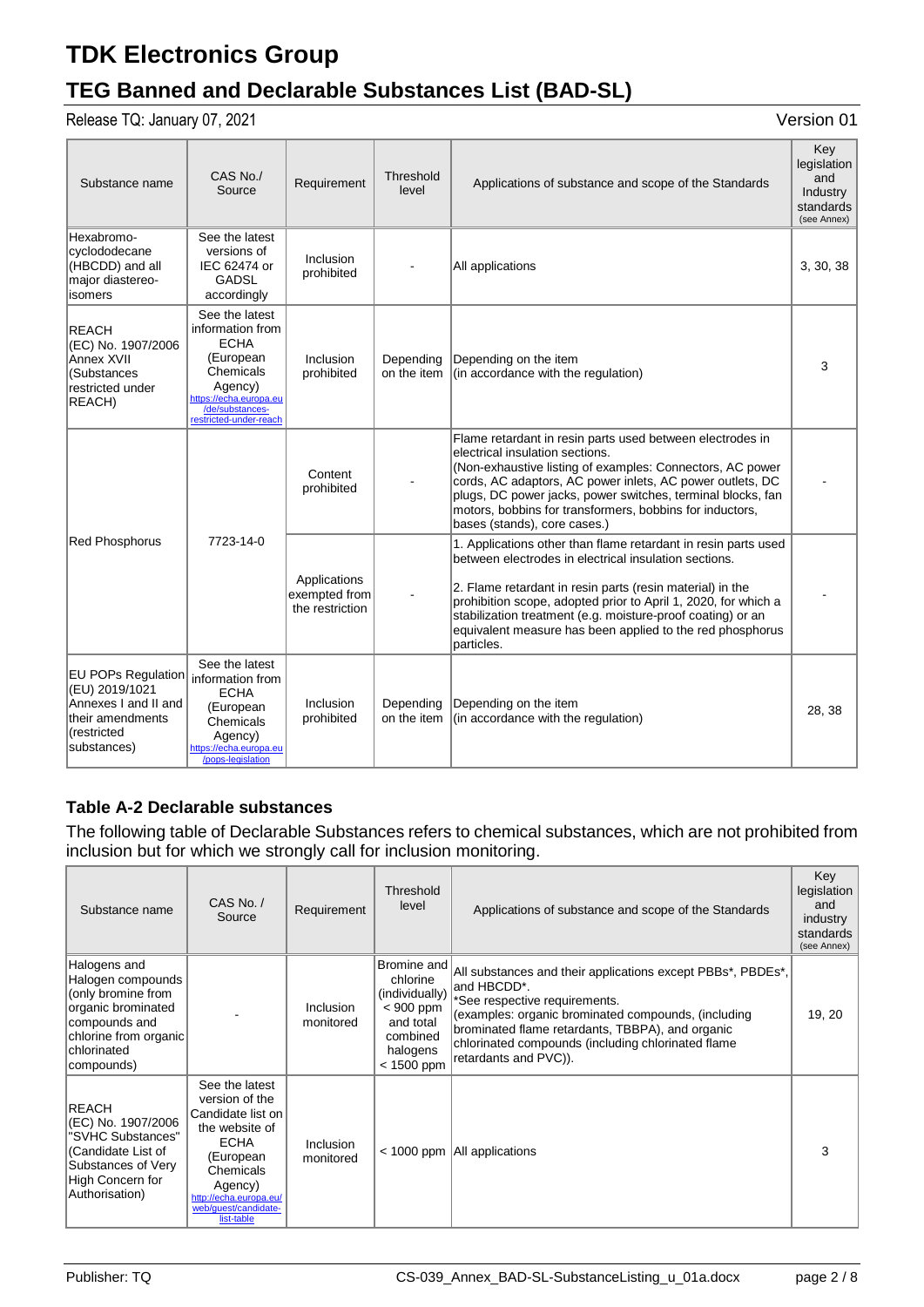## **TEG Banned and Declarable Substances List (BAD-SL)**

Release TQ: January 07, 2021 **Version 01** 

#### **Table A-3-1 Additional prohibited substances in packaging applications**

| Substance name                                       | Requirement                                   | Threshold<br>level        | Applications of substance and scope of the Standards                                                                                                                                                                                                           | Key<br>legislation<br>and<br>industry<br>standards<br>(see Annex) |
|------------------------------------------------------|-----------------------------------------------|---------------------------|----------------------------------------------------------------------------------------------------------------------------------------------------------------------------------------------------------------------------------------------------------------|-------------------------------------------------------------------|
| Cadmium,<br>hexavalent chromium,<br>lead and mercury | Inclusion prohibited                          | Total $*1$<br>$< 100$ ppm | Applications as packaging components (for distributing and<br>protecting TEG products)<br>(examples: Trays, reels, sticks, bags, cushioning, staples,<br>sheets, wraps, corrugated cardboard, tapes, tie bands,<br>labels, printing inks, paints, and similar) | 12                                                                |
|                                                      | Applications exempted from<br>the restriction |                           | Reusable shuttling boxes                                                                                                                                                                                                                                       |                                                                   |

\*1) Cadmium, lead, mercury and hexavalent chromium must individually be less than their respective threshold levels; and concurrently, the total of the 4 heavy metals must be less than 100 ppm, for each of the individual components, paints, and inks that constitute the packing. Hexavalent chromium must be analyzed as part of total chromium. If it is 100 ppm or greater, analyze the hexavalent chromium independently within the total chromium to verify whether the total is less than 100 ppm.

#### **Table A-3-2 Additional prohibited substances in batteries and accumulators**

| Substance name                               | Requirement                                   | Threshold<br>level      | Applications of substance and scope of the Standards                                                                                                               | Key<br>legislation<br>and<br>industry<br>standards<br>(see Annex) |
|----------------------------------------------|-----------------------------------------------|-------------------------|--------------------------------------------------------------------------------------------------------------------------------------------------------------------|-------------------------------------------------------------------|
| Cadmium/<br>Cadmium compounds <sup>*1)</sup> | Inclusion prohibited                          | $< 20$ ppm $*$          | Portable batteries and accumulators except for the exempted<br>applications shown below. *3)                                                                       | 13                                                                |
|                                              | Applications exempted from<br>the restriction |                         | Portable batteries or accumulators for emergency and alarm<br>systems, including emergency lighting; medical equipment;<br>or cordless power tools. <sup>*3)</sup> | 13                                                                |
|                                              | Inclusion prohibited                          | $< 40$ ppm <sup>*</sup> | Alkaline zinc manganese dioxide batteries                                                                                                                          | 14                                                                |
| Lead/                                        | Inclusion prohibited                          |                         | < 2000 ppm <sup>*</sup> Non-alkaline zinc manganese dioxide batteries                                                                                              | 14                                                                |
| Lead compounds <sup>*1)</sup>                | Applications exempted from<br>the restriction |                         | Except batteries and accumulators                                                                                                                                  |                                                                   |
|                                              |                                               | $< 5$ ppm <sup>*</sup>  | Batteries and accumulators *2) *4)                                                                                                                                 | 13                                                                |
| Mercury/<br>Mercury compounds*1)             | Inclusion prohibited                          | < 20000 pp<br>$m^*$     | Batteries and accumulators (button cells) *2) *4)                                                                                                                  | 13                                                                |
| Perchlorates                                 | <b>Inclusion</b><br>prohibited                |                         | $\leq 0.006$ ppm $ _{\text{Coin cell batteries}}$                                                                                                                  | 16                                                                |

\* refers to the weight of the product.

\*1) Even if the actual concentration of the substance is below the threshold level, marking is required by the "EU Directive on batteries and accumulators and waste batteries and accumulators and repealing Directive 91/157/EEC (2006/66/EC)".

- \*2) 'battery' or 'accumulator' means any source of electrical energy generated by direct conversion of chemical energy and consisting of one or more primary battery cells (non-rechargeable) or consisting of one or more secondary battery cells (rechargeable)."
- \*3) 'portable battery or accumulator' means any battery\*2), button cell\*4), battery pack\*5) or accumulator\*2) that:
	- (a) is sealed; and
	- (b) can be hand-carried; and

(c) is neither an industrial battery nor accumulator<sup>\*6)</sup> nor an automotive battery or accumulator<sup>\*7</sup>. "

- \*4) 'button cell' means any small round portable battery or accumulator whose diameter is greater than its height and which is used for special purposes such as hearing aids, watches, small portable equipment and back-up power.
- \*5) 'battery pack' means any set of batteries or accumulators that are connected together and/or encapsulated within an outer casing so as to form a complete unit that the end-user is not intended to split up or open.
- \*6) 'industrial battery or accumulator' means any battery or accumulator designed for exclusively industrial or professional uses or used in any type of electric vehicle.
- \*7) 'automotive battery or accumulator' means any battery or accumulator used for automotive starter, lighting or ignition power.
- \*8) In addition to the "EU Directive (2006/66/EC) on batteries and accumulators and waste batteries and accumulators and repealing Directive 91/157/EEC", other requirements may be established in some of the EU member states.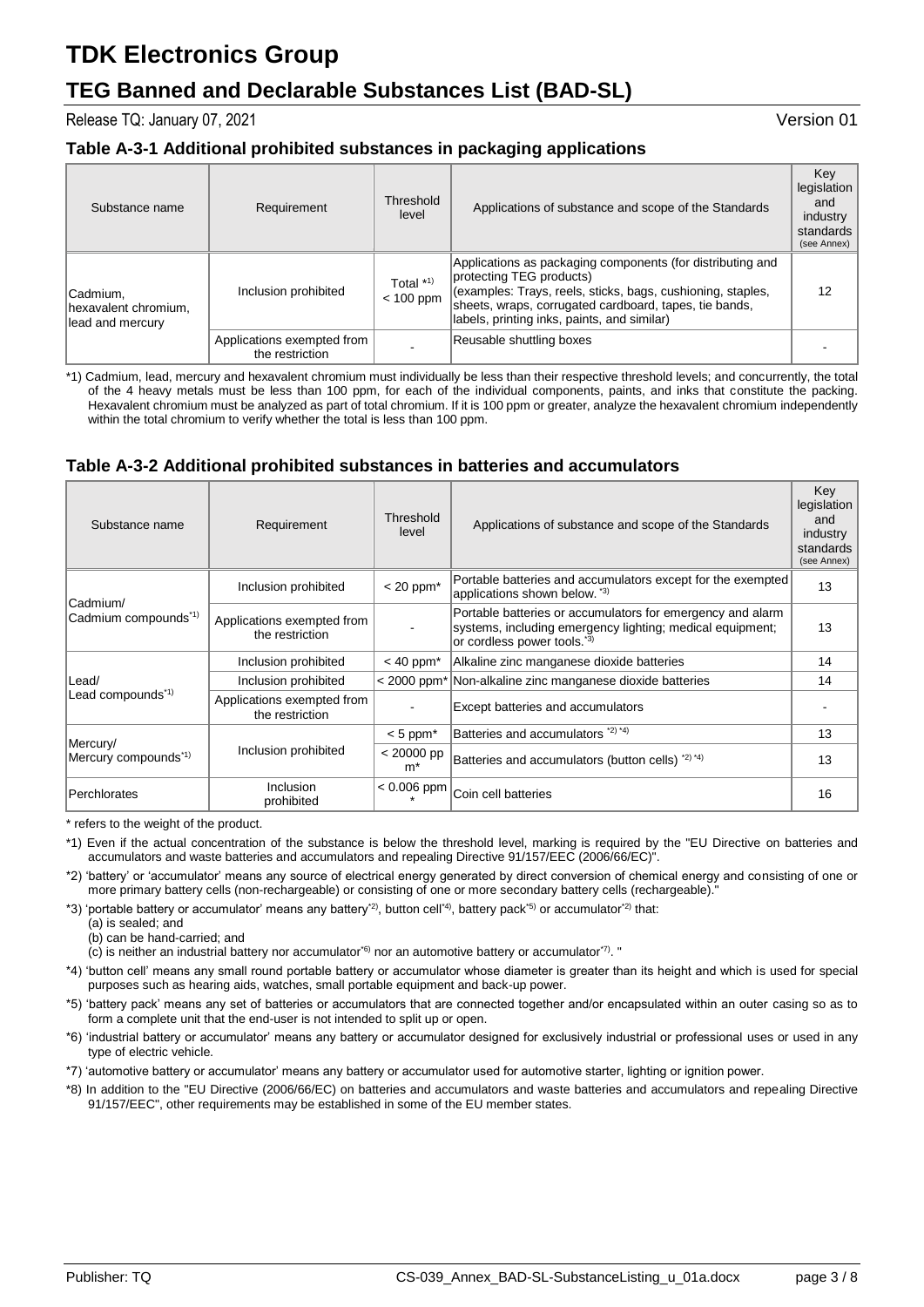## **TEG Banned and Declarable Substances List (BAD-SL)**

Release TQ: January 07, 2021 2008 2009 2009 2012 2021 2012 2021 2022 2030 2041 205 206 207 208 209 2012 2021 20

## **Module B**

## **Module B-1**

## **Table B-1-1 Additional prohibited substances**

The following table of Prohibited Substances refers to a chemical substance, which shall not be included in our products.

| Substance name                                                                                                                                       | CAS No. /<br>Source | Requirement                                         | Threshold<br>level         | Applications of substance and scope of the Standards                                                                                                                                                                             | Key<br>legislation<br>and<br>industry<br>standards<br>(see Annex) |
|------------------------------------------------------------------------------------------------------------------------------------------------------|---------------------|-----------------------------------------------------|----------------------------|----------------------------------------------------------------------------------------------------------------------------------------------------------------------------------------------------------------------------------|-------------------------------------------------------------------|
| Asbestos                                                                                                                                             | See IEC62474        | Inclusion<br>prohibited                             |                            | All applications. (examples: Electrical and heat insulating<br>materials and filling materials)                                                                                                                                  | 3, 21                                                             |
| Certain azo<br>compounds                                                                                                                             | See IEC62474        | Inclusion<br>prohibited                             | $<$ 30 ppm                 | Parts from products coming into direct contact with the<br>human body and which were manufactured to function in<br>continual contact with it (leather and textile products)                                                     | 3                                                                 |
|                                                                                                                                                      |                     | Inclusion<br>prohibited                             | < 1000 ppm                 | All applications except for the exempted applications<br>indicated below                                                                                                                                                         | 3                                                                 |
| Arsenic/ Arsenic<br>compounds                                                                                                                        | See IEC62474        | Applications<br>exempted<br>from the<br>restriction |                            | Compound semiconductors containing an arsenic<br>component; copper foil bonding on printed circuit boards                                                                                                                        |                                                                   |
| Fluorinated<br>greenhouse gases<br>(HFC, PFC, SF <sub>6</sub> )                                                                                      | See IEC62474        | Inclusion<br>prohibited                             |                            | All applications<br>(examples: refrigerants, blowing agents, extinguishing<br>agents, cleaning agents, insulating media, caustic gas)                                                                                            | 22                                                                |
|                                                                                                                                                      |                     | Inclusion<br>prohibited                             |                            | Composite wood products (plywoods, particle boards, MDF<br>(medium-density fibreboards)) or components                                                                                                                           | 23                                                                |
| Formaldehyde                                                                                                                                         | $50 - 00 - 0$       | Inclusion<br>prohibited                             | $< 75$ ppm $*$             | <b>Textiles</b>                                                                                                                                                                                                                  | 24                                                                |
|                                                                                                                                                      |                     | Applications<br>exempted<br>from the<br>restriction |                            | All applications other the above                                                                                                                                                                                                 |                                                                   |
| Nickel                                                                                                                                               | 7440-02-0           | Inclusion<br>prohibited                             | $0.5 \mu g/cm^2$ /<br>week | Applications with possibility of direct and prolonged contact<br>with the skin<br>(examples: exterior of portable electronic equipment)                                                                                          | 3                                                                 |
| Ozone Depleting<br>Substances                                                                                                                        | See IEC62474        | Inclusion<br>prohibited                             | $\blacksquare$             | All applications                                                                                                                                                                                                                 | $25 - 27$                                                         |
| Perfluorooctane<br>sulfonate (PFOS)<br>$ C_8F_{17}SO_2X$<br>(X=OH; metallic salt;<br>halide; amide and<br>other derivatives<br>including polymers)   | See IEC62474        | Inclusion<br>prohibited                             |                            | All applications<br>(examples: antistatic agent for films and plastics)                                                                                                                                                          | 28-30                                                             |
| Phenol, 2-(2H-<br>benzotriazol-2-yl)-<br>4,6-bis(1,1-<br>dimethylethyl);<br>2-(2H-benzo-triazol-<br>2-yl)-4,6-bis (1,1-<br>dimethylethyl)-<br>Phenol | 3846-71-7           | Inclusion<br>prohibited                             |                            | All applications<br>(examples: Adhesives, paints, printing inks, plastics, inked<br>ribbons, putty, caulking or sealing fillers)                                                                                                 | 30                                                                |
| Polychlorinated<br>biphenyls (PCB's)                                                                                                                 | See IEC62474        | Inclusion<br>prohibited                             |                            | All applications<br>(examples: Use in capacitors; heating media, lubrication oil,<br>flame retardants)                                                                                                                           | 3, 21, 30                                                         |
| Polychlorinated<br>Terphenyls (PCTs)                                                                                                                 | 61788-33-8          | Inclusion<br>prohibited                             |                            | All applications<br>(examples: insulation oil, lubricant oil, electrical insulation<br>medium, solvent, electrolytic solution; Plasticizers, fire<br>retardants, coatings for electrical wire and cable, dielectric<br>sealants) | 3, 21, 30                                                         |
| Polychlorinated<br>naphthalenes<br>$(PCNs) (Cl \geq 2)$                                                                                              | See IEC62474        | Inclusion<br>prohibited                             |                            | All applications (Example: lubrication oil)                                                                                                                                                                                      | 30                                                                |
| Radioactive<br>substances                                                                                                                            | See IEC62474        | Inclusion<br>prohibited                             |                            | All applications                                                                                                                                                                                                                 | 31-33                                                             |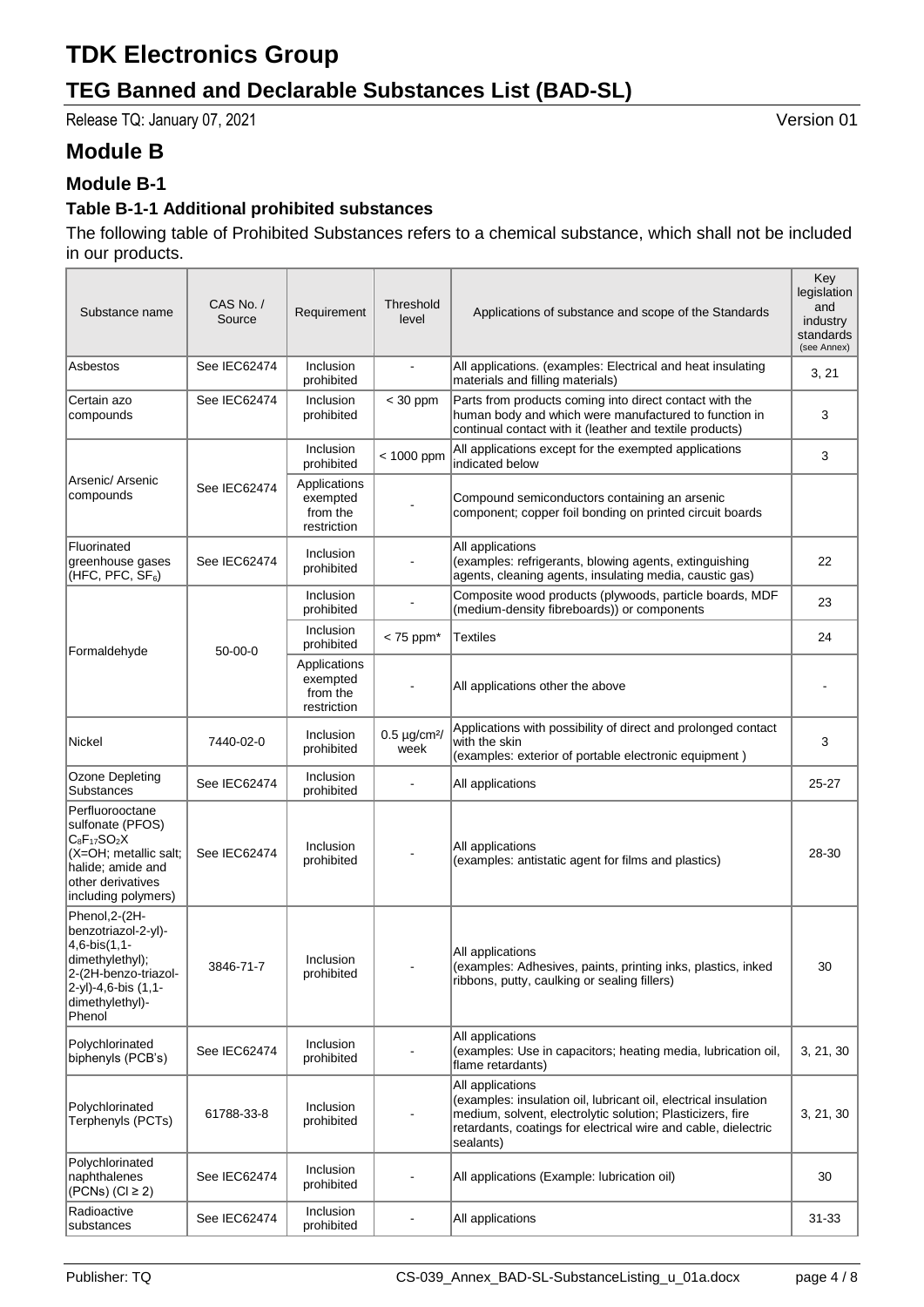## **TEG Banned and Declarable Substances List (BAD-SL)**

Release TQ: January 07, 2021 2008 2009 2009 2012 2021 2012 2021 2022 2030 2041 205 206 207 208 209 2012 2021 20

| Substance name                                                                                                  | CAS No. /<br>Source | Requirement                    | Threshold<br>level  | Applications of substance and scope of the Standards                                                                                                             | Key<br>legislation<br>and<br>industry<br>standards<br>(see Annex) |
|-----------------------------------------------------------------------------------------------------------------|---------------------|--------------------------------|---------------------|------------------------------------------------------------------------------------------------------------------------------------------------------------------|-------------------------------------------------------------------|
| Tri-substituted<br>organostannic<br>compounds<br>Tributyl Tin (TBT)<br>land<br>Triphenyl Tin (TPT)<br>compounds | See IEC62474        | Inclusion<br>prohibited        | $< 1000$ ppm<br>tin | by weight of  All applications                                                                                                                                   | 3                                                                 |
| <b>Tributyl Tin Oxide</b><br>(TBTO)                                                                             | $56-35-9$           | <b>Inclusion</b><br>prohibited |                     | $<$ 1000 ppm   All applications                                                                                                                                  | 3                                                                 |
| Dimethylfumarate<br>(DMF)                                                                                       | 624-49-7            | <b>Inclusion</b><br>prohibited |                     | $<$ 1000 ppm   All applications                                                                                                                                  | 3                                                                 |
| Dibutyltin (DBT)<br>compounds                                                                                   | See IEC62474        | <b>Inclusion</b><br>prohibited | $< 1000$ ppm<br>tin | by weight of  All applications                                                                                                                                   | 3                                                                 |
| Dioctyltin (DOT)<br>compounds                                                                                   | See IEC62474        | <b>Inclusion</b><br>prohibited | $< 1000$ ppm<br>tin | Textile articles intended to come into contact with the skin<br>by weight of Two-component room temperature vulcanization moulding<br>kits (RTV-2 moulding kits) | 3                                                                 |

## **Table B-1-2 Additional declarable substances**

The following table of additional declarable substances refers to a chemical substance, which is not prohibited from inclusion but for which we strongly call for inclusion monitoring.

| <b>Substance name</b>            | CAS No. /<br>Source | Requirement                                         | Threshold<br>level | Applications of substance and scope of the Standards                                                                                        | Key<br>legislation<br>and<br>industry<br>standards<br>(see Annex) |
|----------------------------------|---------------------|-----------------------------------------------------|--------------------|---------------------------------------------------------------------------------------------------------------------------------------------|-------------------------------------------------------------------|
|                                  | See GADSL           | Inclusion<br>monitored                              |                    | < 1000 ppm   All applications other than those exempt below                                                                                 |                                                                   |
| Beryllium/Beryllium<br>compounds |                     | Applications<br>exempted from<br>the<br>requirement |                    | Beryllium copper alloy,<br>beryllium nickel alloy,<br>beryllium gold alloy                                                                  |                                                                   |
| Selenium/Selenium<br>compounds   | See GADSL<br>the    | Inclusion<br>monitored                              |                    | < 1000 ppm   All applications other than those exempt from the Standards                                                                    | 36                                                                |
|                                  |                     | Applications<br>exempted from<br>requirement        |                    | Optical components containing zinc selenide (examples:<br>reflecting mirrors, lenses);<br>JIS compliant stainless steel containing selenium |                                                                   |
| Antimony/ Antimony<br>compounds  | See GADSL           | <b>Inclusion</b><br>monitored                       |                    | $<$ 1000 ppm $ $ All applications                                                                                                           |                                                                   |
| Perchlorates                     | See IEC62474        | Inclusion<br>monitored                              |                    | < 0.006 ppm   All applications                                                                                                              | 17                                                                |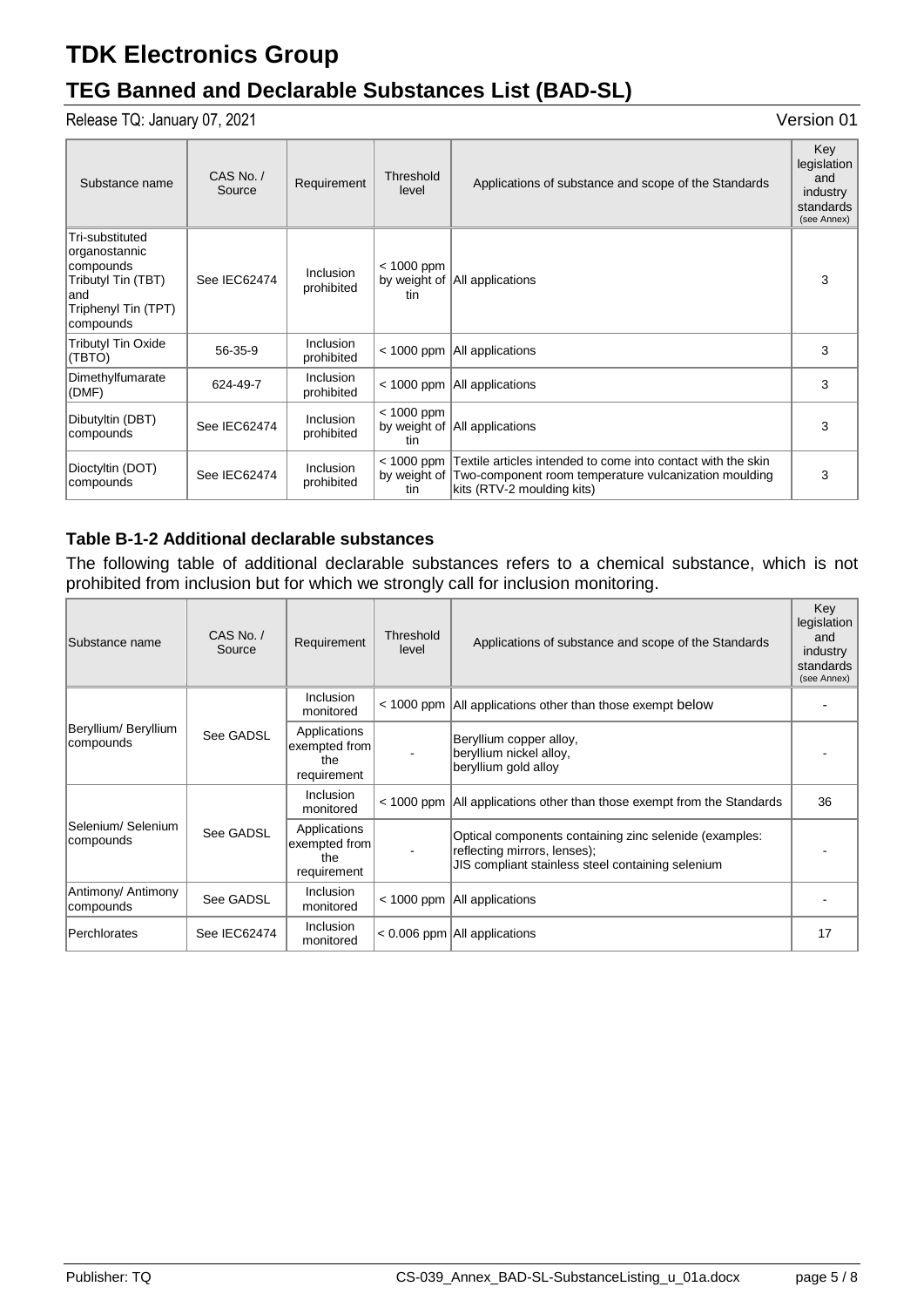## **TEG Banned and Declarable Substances List (BAD-SL)**

Release TQ: January 07, 2021 Version 01

### **Module B-2 (GADSL)**

**Table B-2 Prohibited and Declarable Substances**

Substances are listed in the "Global Automotive Declarable Substance List (GADSL)" published by the Global Automotive Stakeholder Group (GASG) (always in the current valid edition). (Threshold: 0.1% by weight (1000 ppm) if not stated otherwise)

Please see the GADSL at [http://www.gadsl.org](http://www.gadsl.org/)

## **Note on Substance Classification**

Substances classified as "P" ("prohibited") in the "GADSL Reference List" are also prohibited in TEG products.

## **Thresholds in purchased products**

- These substances shall be checked and verified by the suppliers to be not contained in levels exceeding the allowed thresholds.
- Substances classified as "D" ("declarable") in the "GADSL Reference List" are also treated as declarable by the TEG, and therefore shall be declared by the suppliers to the TEG whenever their inclusion amount in purchased products exceeds the established threshold.

## **Module C**

In case a substance regulation is stricter due to requirements of individual legislations of a country, an area or due to agreed customer's individual requirements, a substance on its own or a threshold level can be regulated stricter than mentioned above.

For such cases, these requirements are contractually agreed with suppliers, which can mean:

- (1) the threshold value of a substance can be lower than noted above,
- (2) the substance referred as declarable substance above can be rated as a prohibited substance, or
- (3) the substance is not mentioned above but can be declarable or prohibited.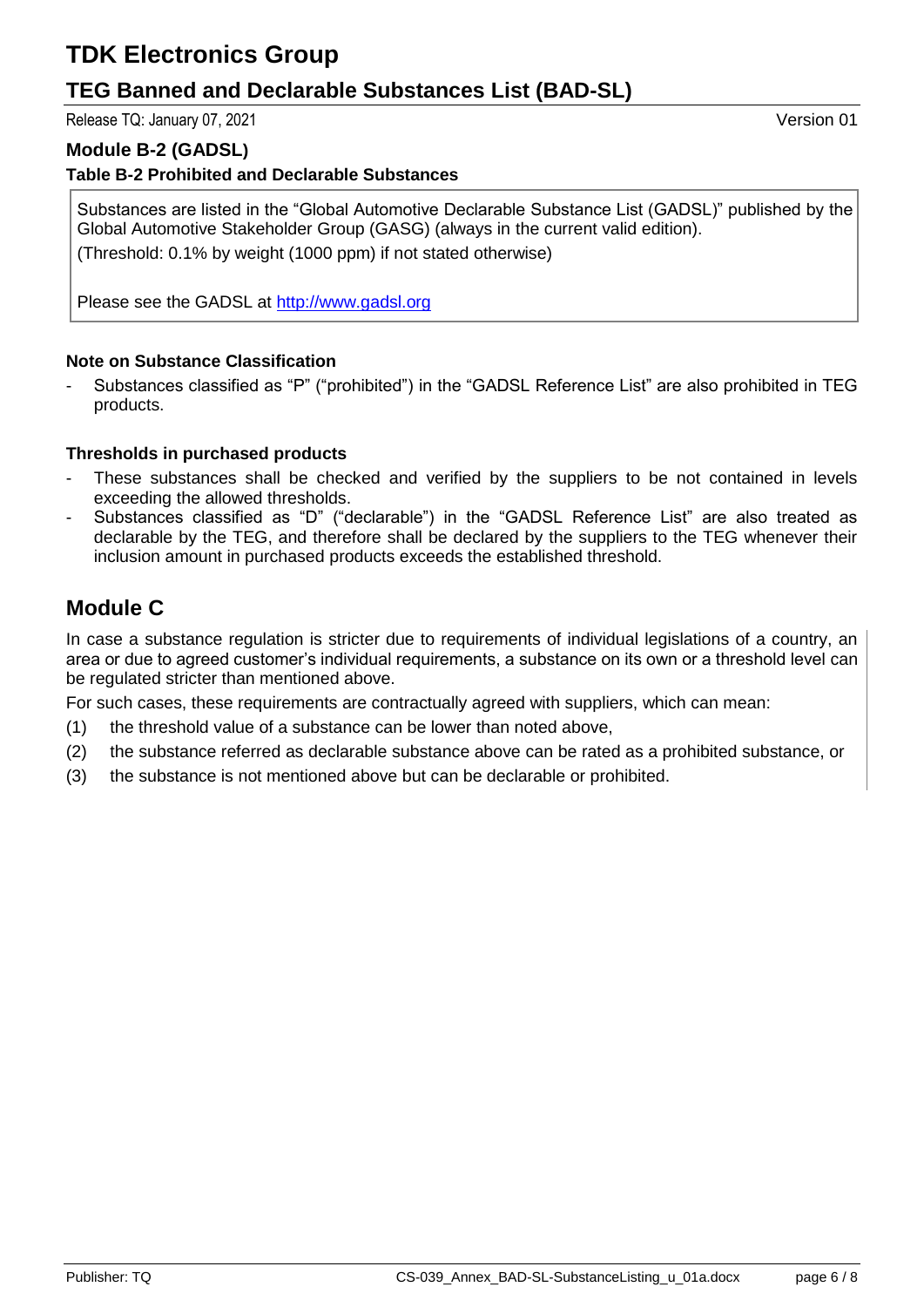## **TEG Banned and Declarable Substances List (BAD-SL)**

#### Release TQ: January 07, 2021 **Version 01**

#### **Annex: List of specific legislation and industry standards**

- Directive 2011/65/EU on the restriction of the use of certain hazardous substances in electrical and electronic equipment [EU, "RoHS Directive", incl. its latest amendments]
- Directive 2000/53/EC on end-of life vehicles [EU, "ELV Directive"]
- Regulation (EC) No 1907/2006 concerning the Registration, Evaluation, Authorisation and Restriction of Chemicals [EU, "REACh Regulation" incl. its amendments]
- The Restriction of the Use of Hazardous Substances in Electrical and Electronic Products [China, "China RoHS2"]
- Act for Resource Recycling of Electrical and Electronic Equipment and Vehicles [Korea, "Korea RoHS"]
- The Law for Promotion of Effective Utilization of Resources [Japan, "J-MoSS"]
- Electronic Waste Recycling Act [US, State of California]
- 8 Ordinance on the Reduction of Risks relating to the Use of Certain Particularly Dangerous Substances, Preparations and Articles (Chemical Risk Reduction Ordinance, ORRChem) [Swiss]
- Louisiana Mercury Risk Reduction Act [US, State of Louisiana]
- Mercury Reduction and Education Act [US, State of Rhode Island]
- Act Relating to Comprehensive Management of Exposure to Mercury [US, State of Vermont]
- Directive 94/62/EC on Packaging and Packaging Waste [EU, "EU Packaging Directive"]
- Directive 2006/66/EC on Batteries and Accumulators and Waste Batteries and Accumulators [EU, "EU Battery Directive"]
- GB 24427-2009: Limitation of Mercury, Cadmium and Lead Contents for Alkaline and Non-Alkaline Zinc Manganese Dioxide Batteries [China]
- Restrictions on the Manufacture, Import and Sale of Dry Cell Batteries [Taiwan]
- Perchlorate Contamination Prevention Act [US, State of California]
- Environmental Conservation Title 7 Section 27-0719 Battery Management and Disposal [US, New York State]
- IEC 62474 Material Declaration for Products of and for the Electrotechnical Industry
- IPC-4101 Specification for Base Materials for Rigid and Multilayer Printed Boards
- IEC 61249-2-21 Materials for printed boards and other interconnecting structures Part 2-21
- Toxic Substances Control Act [US, EPA, "TSCA"]
- Regulation (EU) No 517/2014 on fluorinated greenhouse gases [EU, "F-gas regulation"]
- Rules by California Air Resources Board (CARB) [US, State of California]
- Formaldehydverordnung [Austria]
- Montreal Protocol on Substances that Deplete the Ozone Layer
- Regulation (EC) No 1005/2009 on substances that deplete the ozone layer [EU]
- Clean Air Act [US, EPA]
- Regulation (EU) 2019/1021 on persistent organic pollutants [EU, "POP-Regulation"]
- Prohibition of Certain Toxic Substances Regulations [Canada]
- Chemical Substances Control Law [Japan]
- Council Directive 2013/59/Euratom laying down basic safety standards for protection against the dangers arising from exposure to ionising radiation [EU]
- The Regulation of Nuclear Source Material, Nuclear Fuel Material, and Reactors [Japan]
- Acts of Nuclear Regulatory Commission (NRC) [US]
- Regulations on the Restriction of Use of Hazardous Chemicals and Other Products ("Product Regulations") [Norway]
- [currently not used]
- Water Pollution Prevention Act [Japan]
- Dodd-Frank Wall Street Reform and Consumer Protection Act, Section 1502 [US]
- Stockholm Convention on Persistent Organic Pollutants ("POPs") [United Nations]
- Directive 2015/863/EU amending Annex II to Directive 2011/65/EU as regards the list of restricted substances [EU]